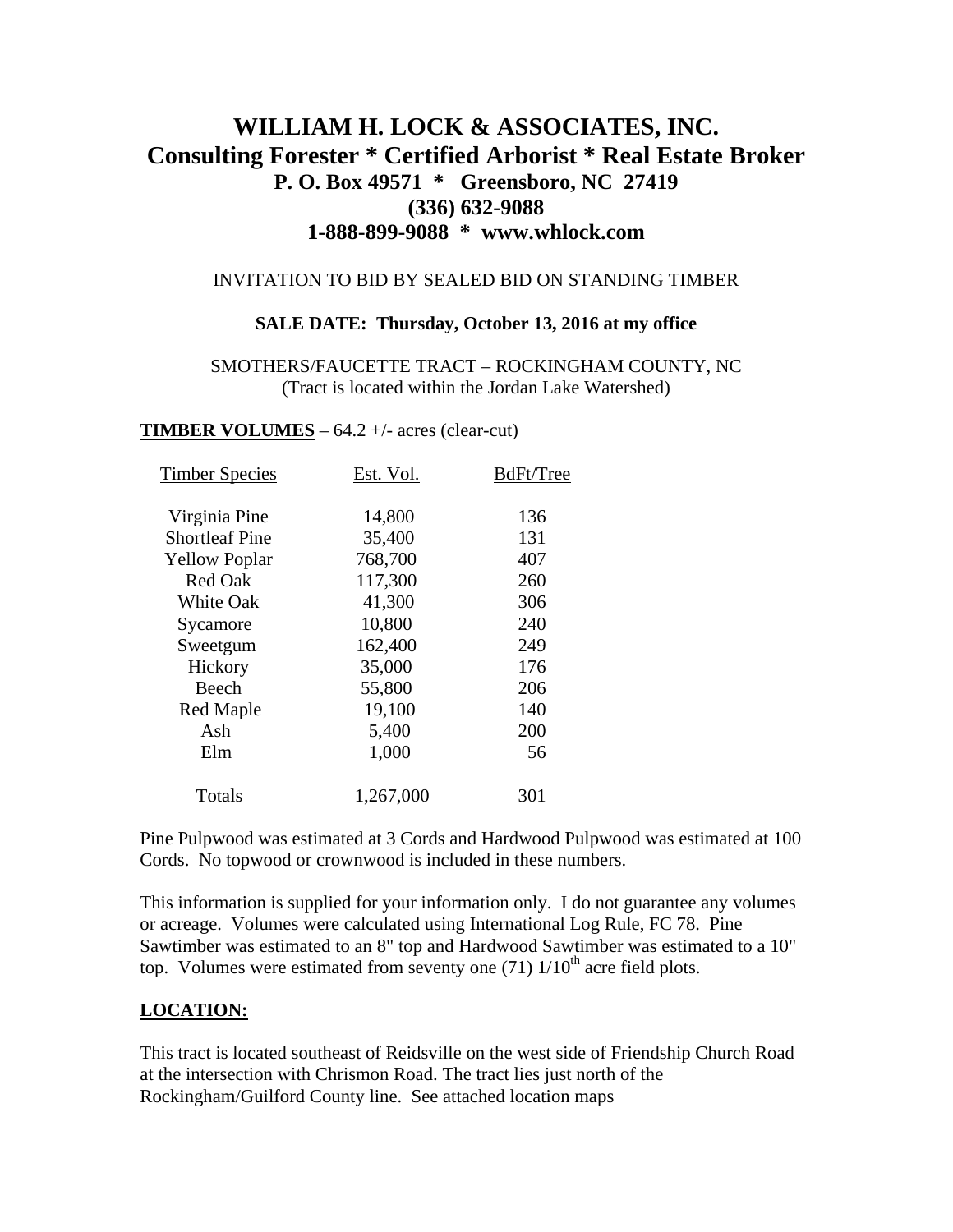### **BIDS:**

The Smothers/Faucette Tract is being sold on a lump sum sealed bid basis. Bids will be accepted by **regular mail** if received by 5:00 pm on Wednesday, October 12, 2016 **OR** bids will be accepted by **email ([jcbarnes@whlock.com](mailto:jcbarnes@whlock.com)), telephone (336-632-9088), fax (336-632-9088), or in-person** at my office until 11:00 am on Thursday, October 13, 2016. At 11:00 am on Thursday, October 13, 2016 all bids received will be recorded. The successful bidder will be notified within 24 hours of the bid openings. A 10% deposit may be requested to be delivered to William H. Lock & Associates, Inc. within 72 hours of the bid opening. The balance of the sales price is to be delivered at the sale closing. The seller reserves the right to refuse or accept any and all bids. Seller will consider all bids. The seller will be responsible for the timber deed preparation, revenue stamps if recorded, and the forestry consultant fees. The buyer will be responsible for all other closing costs. A \$1,000 performance deposit will be payable at closing and held in a non-interest bearing trust account until satisfactory completion of logging. The performance deposit does not limit the buyer's liability.

## **PLACE OF SALE:**

The timber sale will be held at the office of William H. Lock & Associates, Inc. in Greensboro, NC. The office address is 375 S. Swing Road, Greensboro, NC 27409. Telephone and Fax: 336-632-9088; [Email: jcbarnes@whlock.com](mailto:Email:%20jcbarnes@whlock.com) 

## **CONDITIONS OF SALE**:

1. The Buyer shall have 24 months from the date of the timber deed to cut and remove all merchantable timber within the "Sale Areas". "Creek Buffers" have been marked with Blue paint. No blue painted trees marking the buffer boundaries may be cut. All pine of any size and hardwoods  $\geq 16$ " DBH may be harvested from within these buffer areas provided all Best Management Practices, Forest Practice Guidelines, and any applicable river basin or watershed regulations are followed. The tract is located within the Jordan Lake Watershed, so Buyer is responsible for following any applicable regulations. Jordan Lake guidelines allow harvesting of high value trees within the first 10' (Pine 14" dbh and Hardwood 16" dbh), next 20' allows a maximum of 50% of trees greater than 5" dbh, and final 20' a total harvest is allowed so long as sufficient ground cover is maintained (see NCFS Forestry Leaflet WQ-14 for more information. The sale boundaries are marked with pink flagging. No trees beyond the pink flagging are to be harvested. No Black Walnut of any size is to be harvested from the tract.

2. The Buyer shall access the tract from the two entrances off of Friendship Church Road. All access routes will need to be installed and/or maintained according to all North Carolina Best Management Practices, Forest Practice Guidelines, and any applicable river basin or watershed rules. All roadways must remain open and passable by ordinary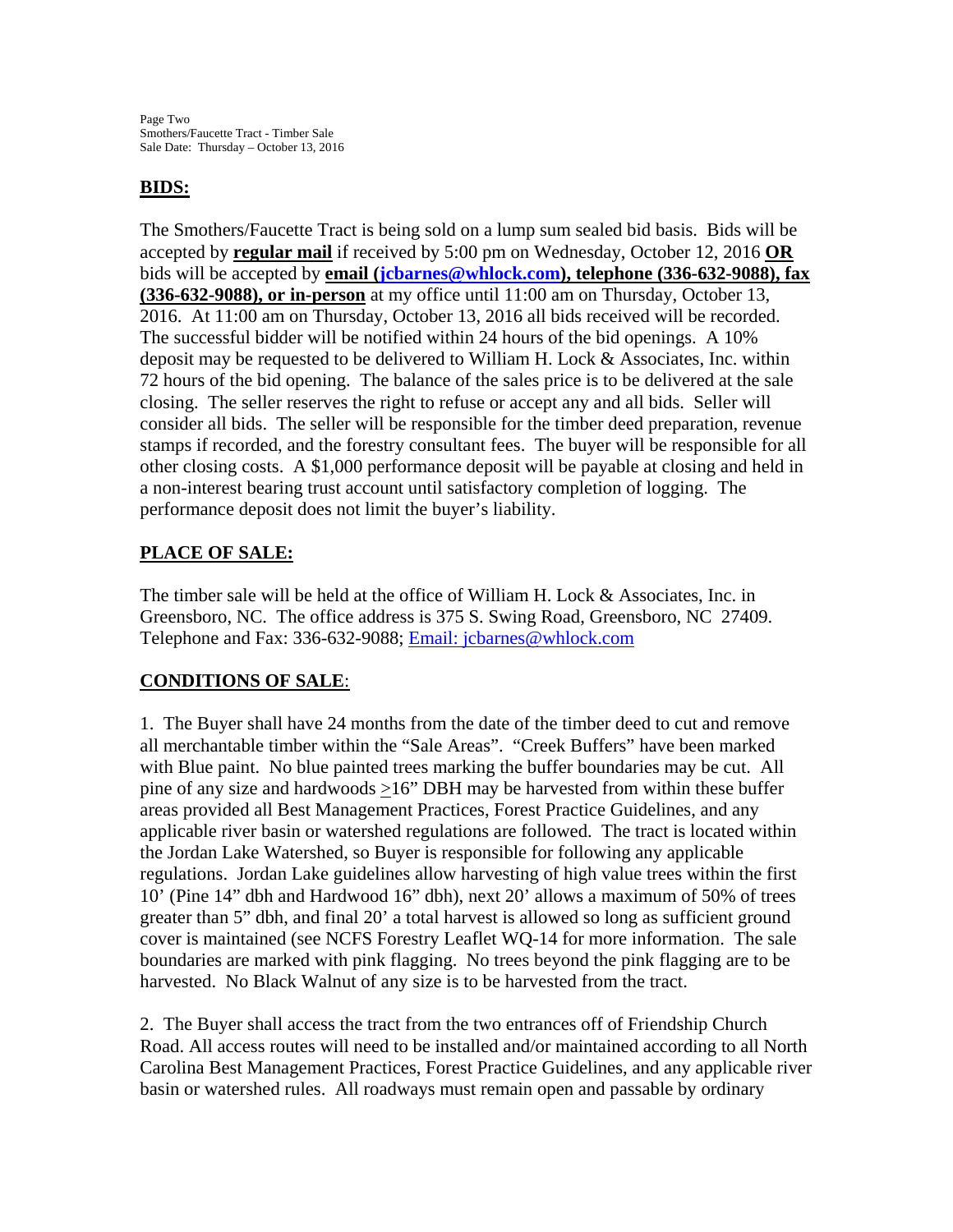traffic at all times. The roadways must be left in similar condition at the completion of the harvesting operation as they were at the beginning of the harvesting operation, reasonable wear and tear accepted. Call William H. Lock and Associates, Inc. if there are questions concerning access routes.

3. The Buyer is responsible for maintaining a clean site. No equipment parts, trash, tires or other debris shall be left on the property. It shall be the Buyer's responsibility to clean up any hazardous material or chemical waste spills including but not limited to Diesel Fuel, Hydraulic Fluid, Machine Oil, and/or Gasoline upon the subject property. Responsibility will include any required remediation including but not limited to the removal of contaminated soils.

4. Harvesting operations must not interfere with any farming and cattle operations and farming and cattle operations must not interfere with any harvesting operations. One week notice will need to be given so that cattle can be moved during harvesting operations. Decking, loading or hauling will not be permitted in any existing open fields or pastures immediately adjacent to the timber unless approved by William H. Lock & Associates, Inc. If approved, open areas must be free of logging debris, smoothed when completed, and re-seeded if necessary. All loading decks and truck parking areas must be reseeded when the harvesting operation is completed. All fence lines must be maintained and will be the responsibility of the Buyer. Fence lines may need to be cut in order to access areas of timber. These areas should be repaired in a timely manner after that area is harvested in order to not interfere with cattle operations.

5. The Buyer is responsible for following all Federal, State, and local regulations regarding timber harvesting activities. If required, Buyer is responsible for obtaining any necessary permits or licenses required for timber harvesting. All logging operations must conform to North Carolina Best Management Practices, Forest Practices Guidelines, and any applicable river basin or watershed rules. In the event that a non-compliance situation is identified on the tract as a result of the harvesting operation, William H. Lock & Associates, Inc. will have the express right to suspend the harvesting operation until the situation is brought into compliance. No trees or other logging debris shall be left in or across the property boundary, sale cutting lines or access roads and paths.

6. All necessary property lines, corners and sale harvest boundaries have been marked with pink flagging. No flagged or painted trees denoting the property and/or sale boundary shall be cut and no trees outside the boundary lines shall be cut. If trees marking the property lines or sale boundary are cut, North Carolina timber trespass laws may apply. No trees shall be cut to fall on a neighboring landowner's property or where potential damage may occur. If existing property corners are damaged or removed as a result of the harvesting operation, Buyer agrees to replace the markers at the correct surveyed location at their own expense. No Black Walnut of any size is to be harvested.